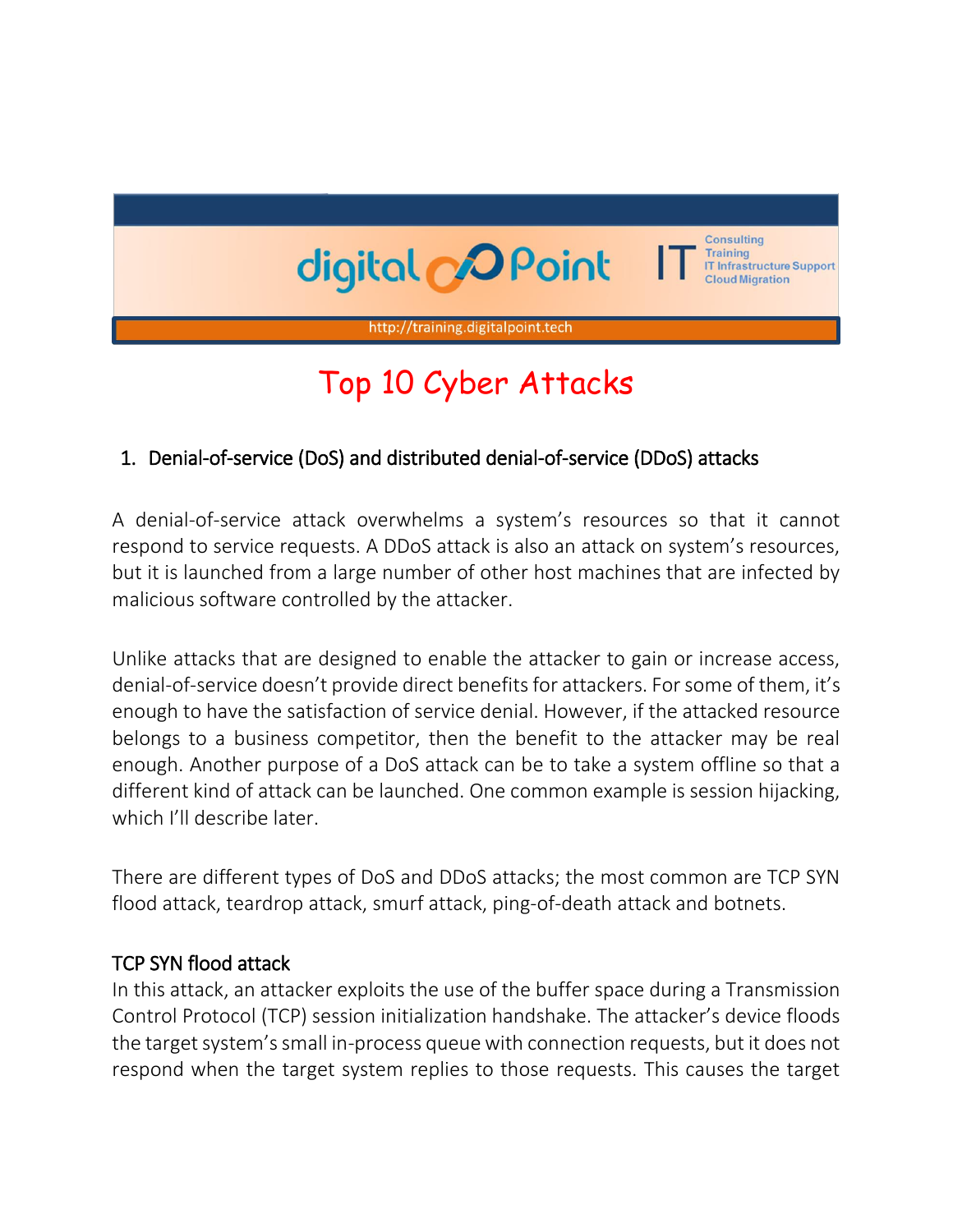system to time out while waiting for the response from the attacker's device, which makes the system crash or become unusable when the connection queue fills up. There are a few countermeasures to a TCP SYN flood attack:

- Place servers behind a firewall configured to stop inbound SYN packets.
- Increase the size of the connection queue and decrease the timeout on open connections.

#### Teardrop attack

This attack causes the length and fragmentation offset fields in sequential Internet Protocol (IP) packets to overlap one another on the attacked host; the attacked system attempts to reconstruct packets during the process but fails. The target system then becomes confused and crashes.

If users don't have patches to protect against this DoS attack, disable SMBv2 and block ports 139 and 445.

#### Smurf attack

This attack involves using IP spoofing and the ICMP to saturate a target network with traffic. This attack method uses ICMP echo requests targeted at broadcast IP addresses. These ICMP requests originate from a spoofed "victim" address. For instance, if the intended victim address is 10.0.0.10, the attacker would spoof an ICMP echo request from 10.0.0.10 to the broadcast address 10.255.255.255. This request would go to all IPs in the range, with all the responses going back to 10.0.0.10, overwhelming the network. This process is repeatable, and can be automated to generate huge amounts of network congestion.

To protect your devices from this attack, you need to disable IP-directed broadcasts at the routers. This will prevent the ICMP echo broadcast request at the network devices. Another option would be to configure the end systems to keep them from responding to ICMP packets from broadcast addresses.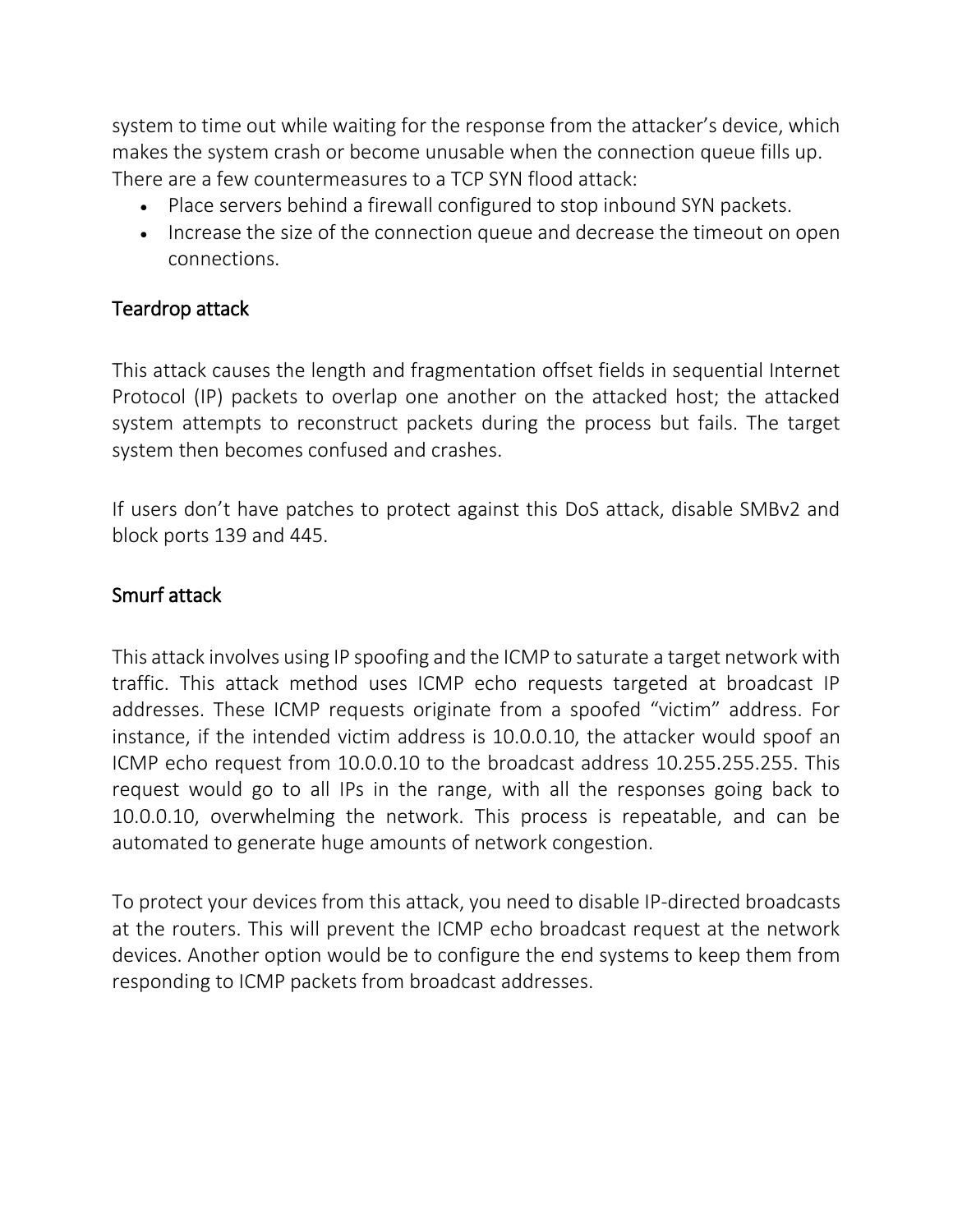# Ping of death attack

This type of attack uses IP packets to 'ping a target system with an IP size over the maximum of 65,535 bytes. IP packets of this size are not allowed, so attacker fragments the IP packet. Once the target system reassembles the packet, it can experience buffer overflows and other crashes.

Ping of death attacks can be blocked by using a firewall that will check fragmented IP packets for maximum size.

#### **Botnets**

Botnets are the millions of systems infected with malware under hacker control in order to carry out DDoS attacks. These bots or zombie systems are used to carry out attacks against the target systems, often overwhelming the target system's bandwidth and processing capabilities. These DDoS attacks are difficult to trace because botnets are located in differing geographic locations.

Botnets can be mitigated by:

- RFC3704 filtering, which will deny traffic from spoofed addresses and help ensure that traffic is traceable to its correct source network. For example, RFC3704 filtering will drop packets from bogon list addresses.
- Black hole filtering, which drops undesirable traffic before it enters a protected network. When a DDoS attack is detected, the BGP (Border Gateway Protocol) host should send routing updates to ISP routers so that they route all traffic heading to victim servers to a null0 interface at the next hop.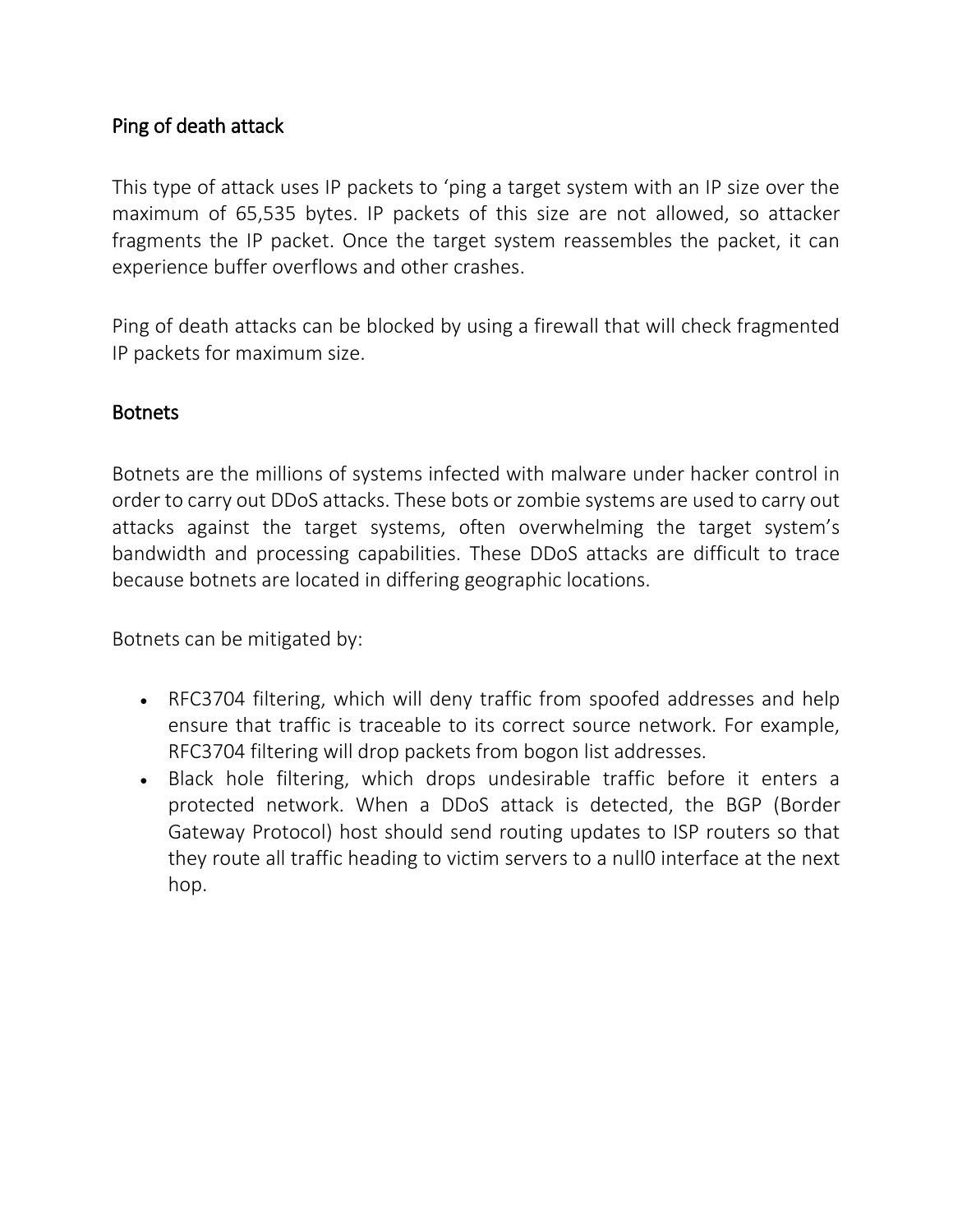# 2. Man-in-the-middle (MitM) attack

A MitM attack occurs when a hacker inserts itself between the communications of a client and a server. Here are some common types of man-in-the-middle attacks:

# Session hijacking

In this type of MitM attack, an attacker hijacks a session between a trusted client and network server. The attacking computer substitutes its IP address for the trusted client while the server continues the session, believing it is communicating with the client. For instance, the attack might unfold like this:

- 1. A client connects to a server.
- 2. The attacker's computer gains control of the client.
- 3. The attacker's computer disconnects the client from the server.
- 4. The attacker's computer replaces the client's IP address with its own IP address and

spoofs the client's sequence numbers.

5. The attacker's computer continues dialog with the server and the server believes it is still communicating with the client.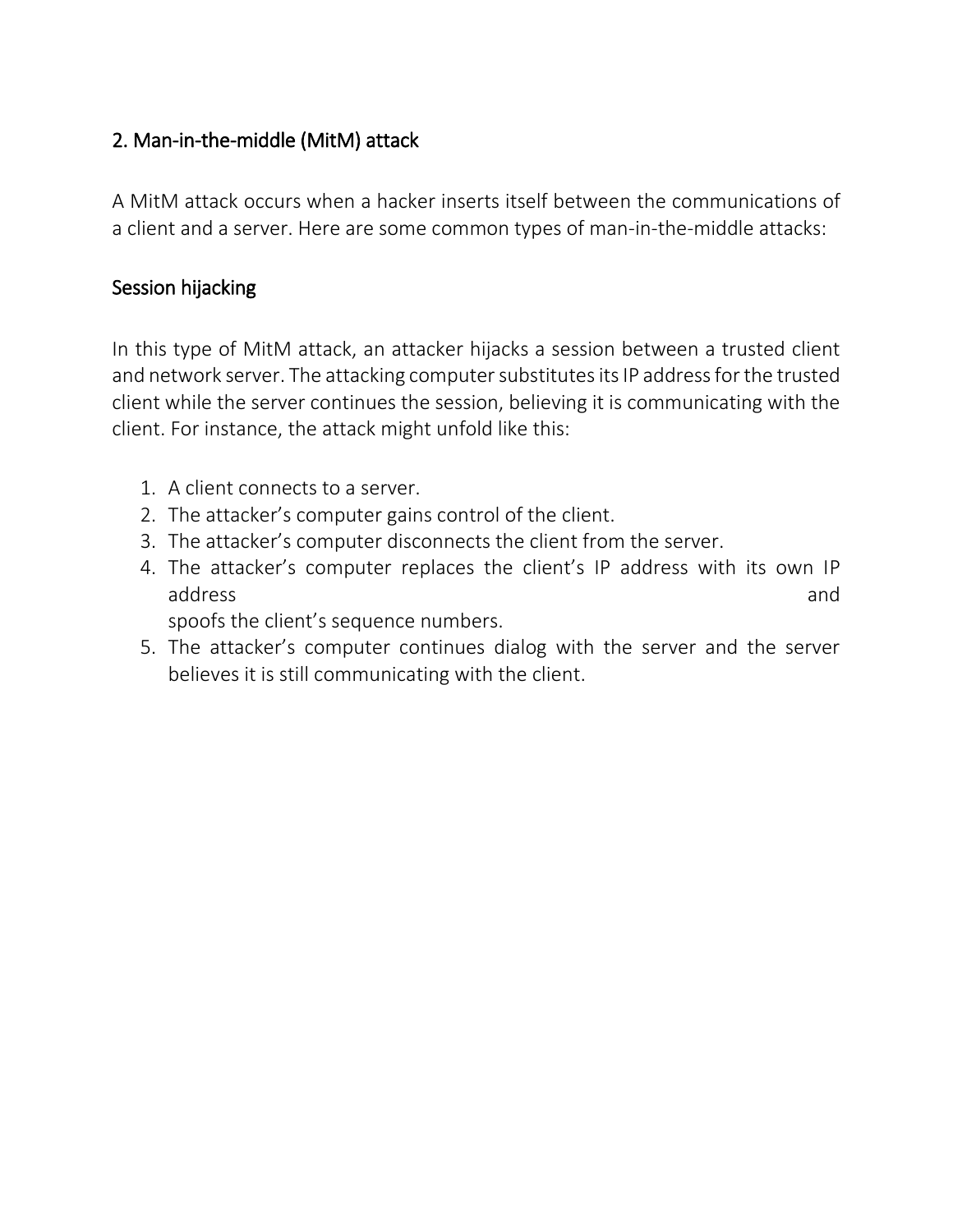

# IP Spoofing

IP spoofing is used by an attacker to convince a system that it is communicating with a known, trusted entity and provide the attacker with access to the system. The attacker sends a packet with the IP source address of a known, trusted host instead of its own IP source address to a target host. The target host might accept the packet and act upon it.

#### Replay

A replay attack occurs when an attacker intercepts and saves old messages and then tries to send them later, impersonating one of the participants. This type can be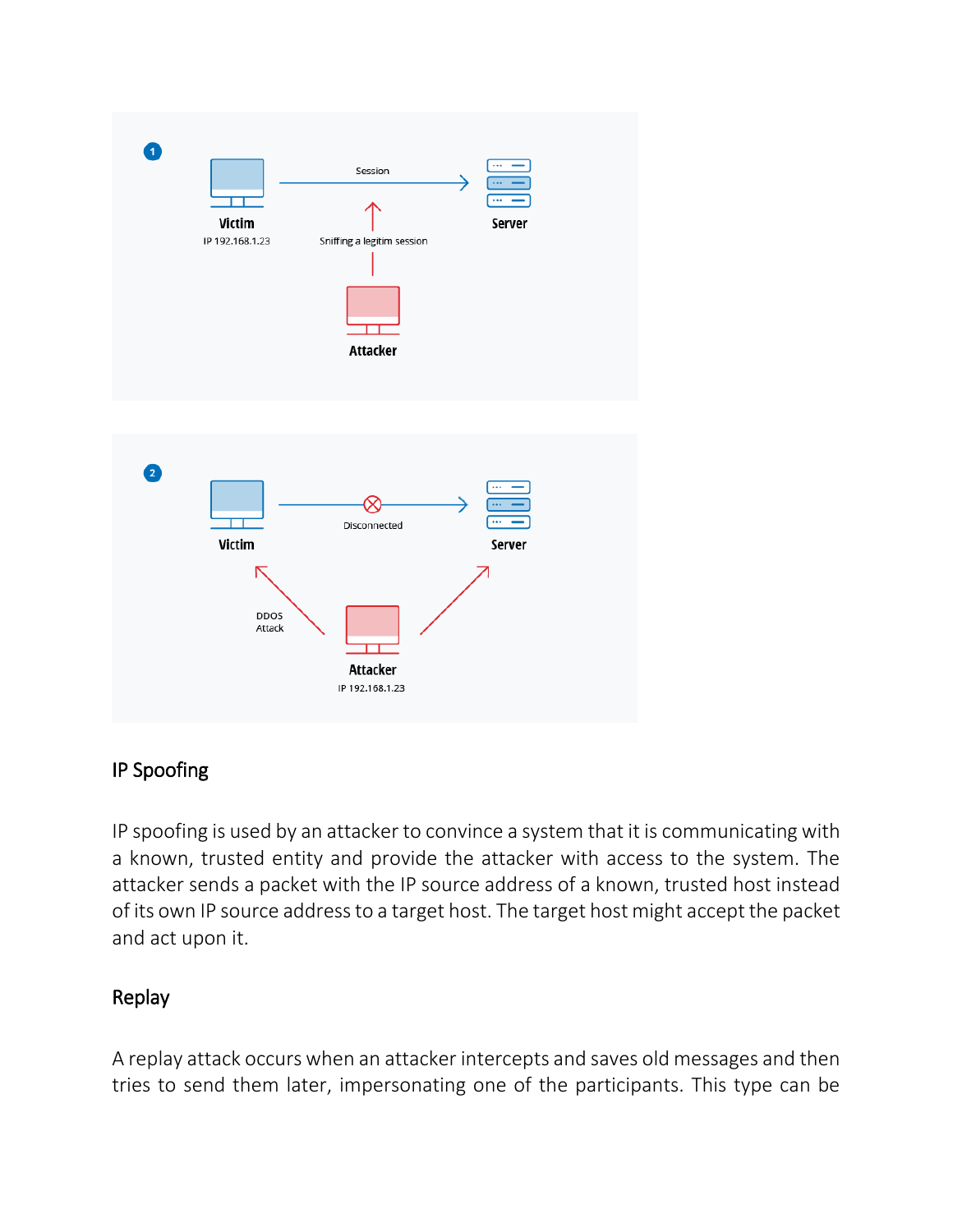easily countered with session timestamps or nonce (a random number or a string that changes with time).

Currently, there is no single technology or configuration to prevent all MitM attacks. Generally, encryption and digital certificates provide an effective safeguard against MitM attacks, assuring both the confidentiality and integrity of communications. But a man-in-the-middle attack can be injected into the middle of communications in such a way that encryption will not help  $-$  for example, attacker "A" intercepts public key of person "P" and substitute it with his own public key. Then, anyone wanting to send an encrypted message to P using P's public key is unknowingly using A's public key. Therefore, A can read the message intended for P and then send the message to P, encrypted in P's real public key, and P will never notice that the message was compromised. In addition, A could also modify the message before resending it to P. As you can see, P is using encryption and thinks that his information is protected but it is not, because of the MitM attack.

So, how can you make sure that P's public key belongs to P and not to A? Certificate authorities and hash functions were created to solve this problem. When person 2 (P2) wants to send a message to P, and P wants to be sure that A will not read or modify the message and that the message actually came from P2, the following method must be used:

- 1. P2 creates a symmetric key and encrypts it with P's public key.
- 2. P2 sends the encrypted symmetric key to P.
- 3. P2 computes a hash function of the message and digitally signs it.
- 4. P2 encrypts his message and the message's signed hash using the symmetric key and sends the entire thing to P.
- 5. P is able to receive the symmetric key from P2 because only he has the private key to decrypt the encryption.
- 6. P, and only P, can decrypt the symmetrically encrypted message and signed hash because he has the symmetric key.
- 7. He is able to verify that the message has not been altered because he can compute the hash of received message and compare it with digitally signed one.
- 8. P is also able to prove to himself that P2 was the sender because only P2 can sign the hash so that it is verified with P2 public key.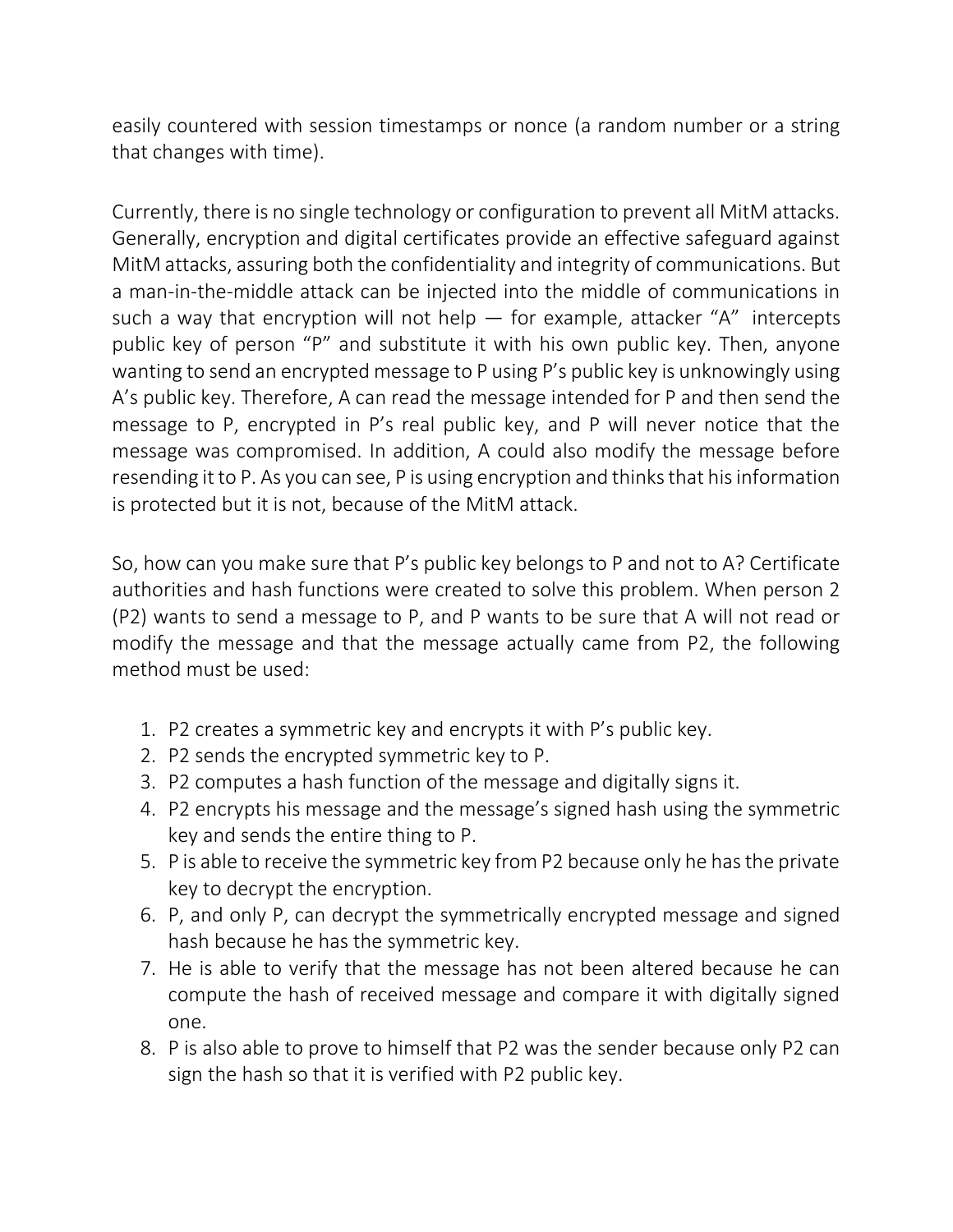# 3. Phishing and spear phishing attacks

Phishing attack is the practice of sending emails that appear to be from trusted sources with the goal of gaining personal information or influencing users to do something. It combines social engineering and technical trickery. It could involve an attachment to an email that loads malware onto your computer. It could also be a link to an illegitimate website that can trick you into downloading malware or handing over your personal information.

Spear phishing is a very targeted type of phishing activity. Attackers take the time to conduct research into targets and create messages that are personal and relevant. Because of this, spear phishing can be very hard to identify and even harder to defend against. One of the simplest ways that a hacker can conduct a spear phishing attack is email spoofing, which is when the information in the "From" section of the email is falsified, making it appear as if it is coming from someone you know, such as your management or your partner company. Another technique that scammers use to add credibility to their story is website cloning  $-$  they copy legitimate websites to fool you into entering personally identifiable information (PII) or login credentials.

To reduce the risk of being phished, you can use these techniques:

- **Critical thinking**  $-$  Do not accept that an email is the real deal just because you're busy or stressed or you have 150 other unread messages in your inbox. Stop for a minute and analyze the email.
- **Hovering over the links**  $-$  Move your mouse over the link, but **do not click it!** Just let your mouse cursor h over over the link and see where would actually take you. Apply critical thinking to decipher the URL.
- Analyzing email headers Email headers define how an email got to your address. The "Reply-to" and "Return-Path" parameters should lead to the same domain as is stated in the email.
- Sandboxing  $-$  You can test email content in a sandbox environment, logging activity from opening the attachment or clicking the links inside the email.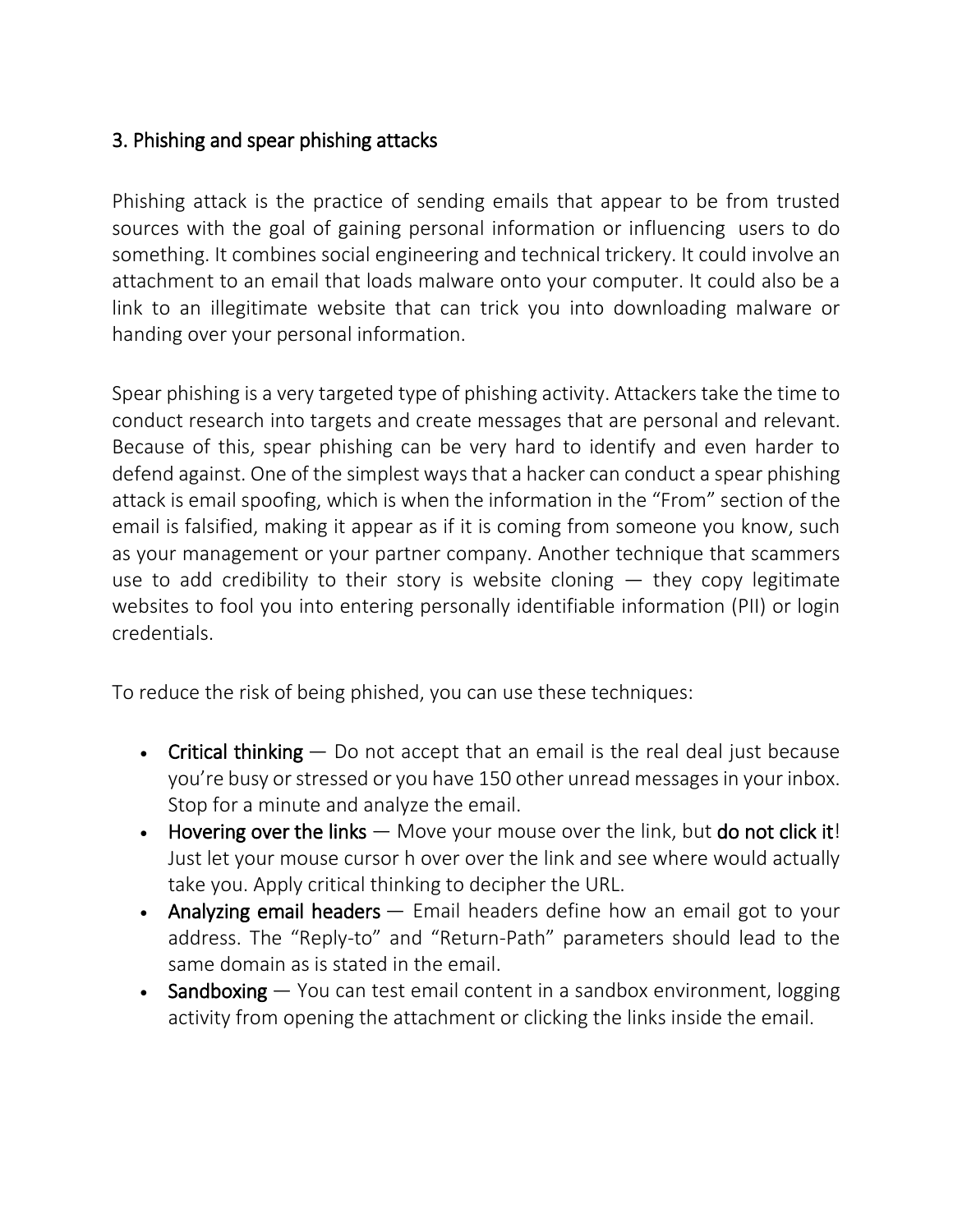# 4. Drive-by attack

Drive-by download attacks are a common method of spreading malware. Hackers look for insecure websites and plant a malicious script into HTTP or PHP code on one of the pages. This script might install malware directly onto the computer of someone who visits the site, or it might re-direct the victim to a site controlled by the hackers. Drive-by downloads can happen when visiting a website or viewing an email message or a pop-up window. Unlike many other types of cyber security attacks, a drive-by doesn't rely on a user to do anything to actively enable the attack — you don't have to click a download button or open a malicious email attachment to become infected. A drive-by download can take advantage of an app, operating system or web browser that contains security flaws due to unsuccessful updates or lack of updates.

To protect yourself from drive-by attacks, you need to keep your browsers and operating systems up to date and avoid websites that might contain malicious code. Stick to the sites you normally use  $-$  although keep in mind that even these sites can be hacked. Don't keep too many unnecessary programs and apps on your device. The more plug-ins you have, the more vulnerabilities there are that can be exploited by drive-by attacks.

# 5. Password attack

Because passwords are the most commonly used mechanism to authenticate users to an information system, obtaining passwords is a common and effective attack approach. Access to a person's password can be obtained by looking around the person's desk, ''sniffing'' the connection to the network to acquire unencrypted passwords, using social engineering, gaining access to a password database or outright guessing. The last approach can be done in either a random or systematic manner:

• Brute-force password guessing means using a random approach by trying different passwords and hoping that one work Some logic can be applied by trying passwords related to the person's name, job title, hobbies or similar items.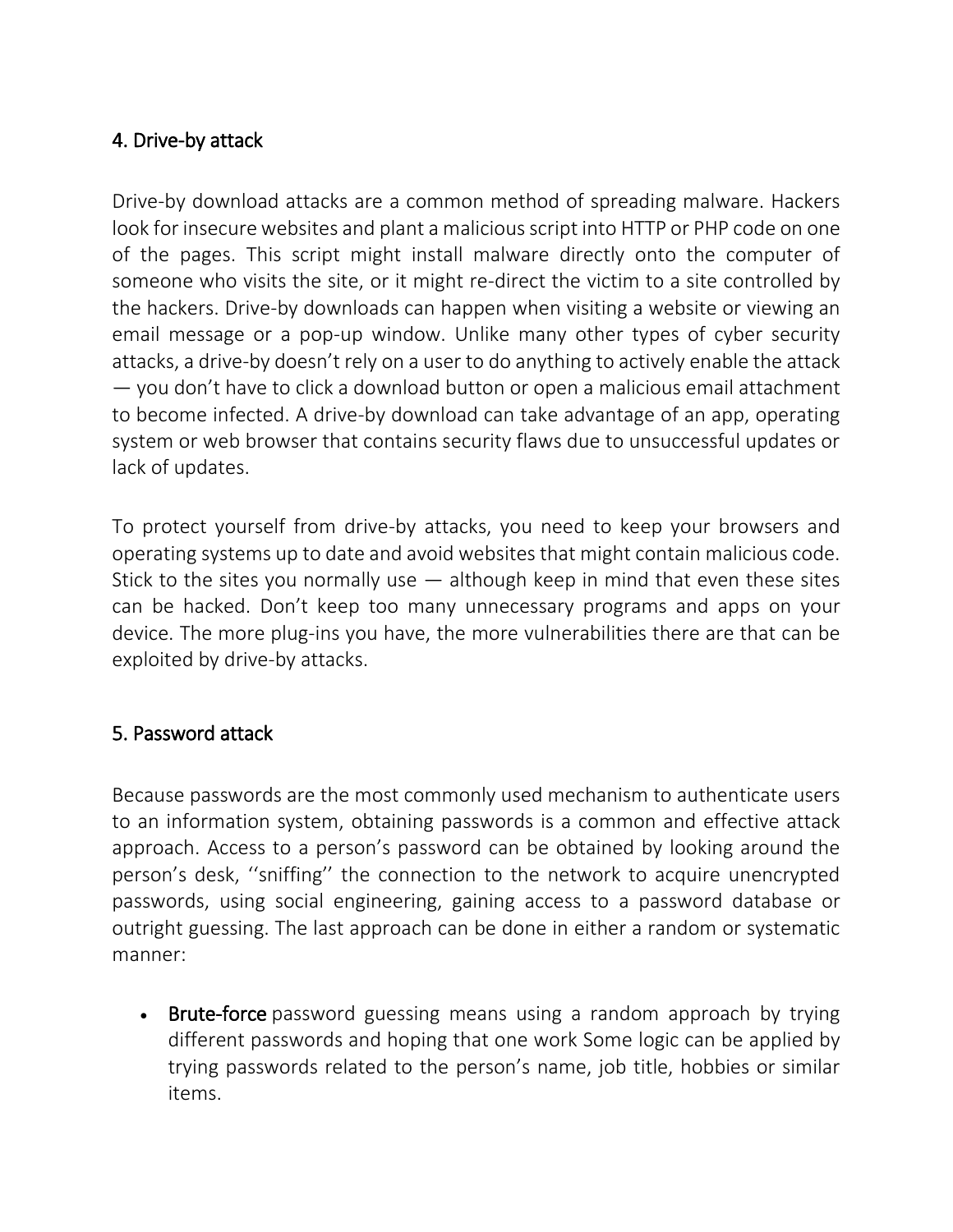• In a dictionary attack, a dictionary of common passwords is used to attempt to gain access to a user's computer and network. One approach is to copy an encrypted file that contains the passwords, apply the same encryption to a dictionary of commonly used passwords, and compare the results.

In order to protect yourself from dictionary or brute-force attacks, you need to implement an account lockout policy that will lock the account after a few invalid password attempts.

# 6. SQL injection attack

SQL injection has become a common issue with database-driven websites. It occurs when a malefactor executes a SQL query to the database via the input data from the client to server. SQL commands are inserted into data-plane input (for example, instead of the login or password) in order to run predefined SQL commands. A successful SQL injection exploit can read sensitive data from the database, modify (insert, update or delete) database data, execute administration operations (such as shutdown) on the database, recover the content of a given file, and, in some cases, issue commands to the operating system.

For example, a web form on a website might request a user's account name and then send it to the database in order to pull up the associated account information using dynamic SQL like this:

"SELECT \* FROM users WHERE account = '" + userProvidedAccountNumber +"';"

While this works for users who are properly entering their account number, it leaves a hole for attackers. For example, if someone decided to provide an account number of *"' or '1' = '1'"*, that would result in a query string of:

```
"SELECT * FROM users WHERE account = " or '1' = '1';"
```
Because *'1' = '1'* always evaluates to TRUE, the database will return the data for all users instead of just a single user.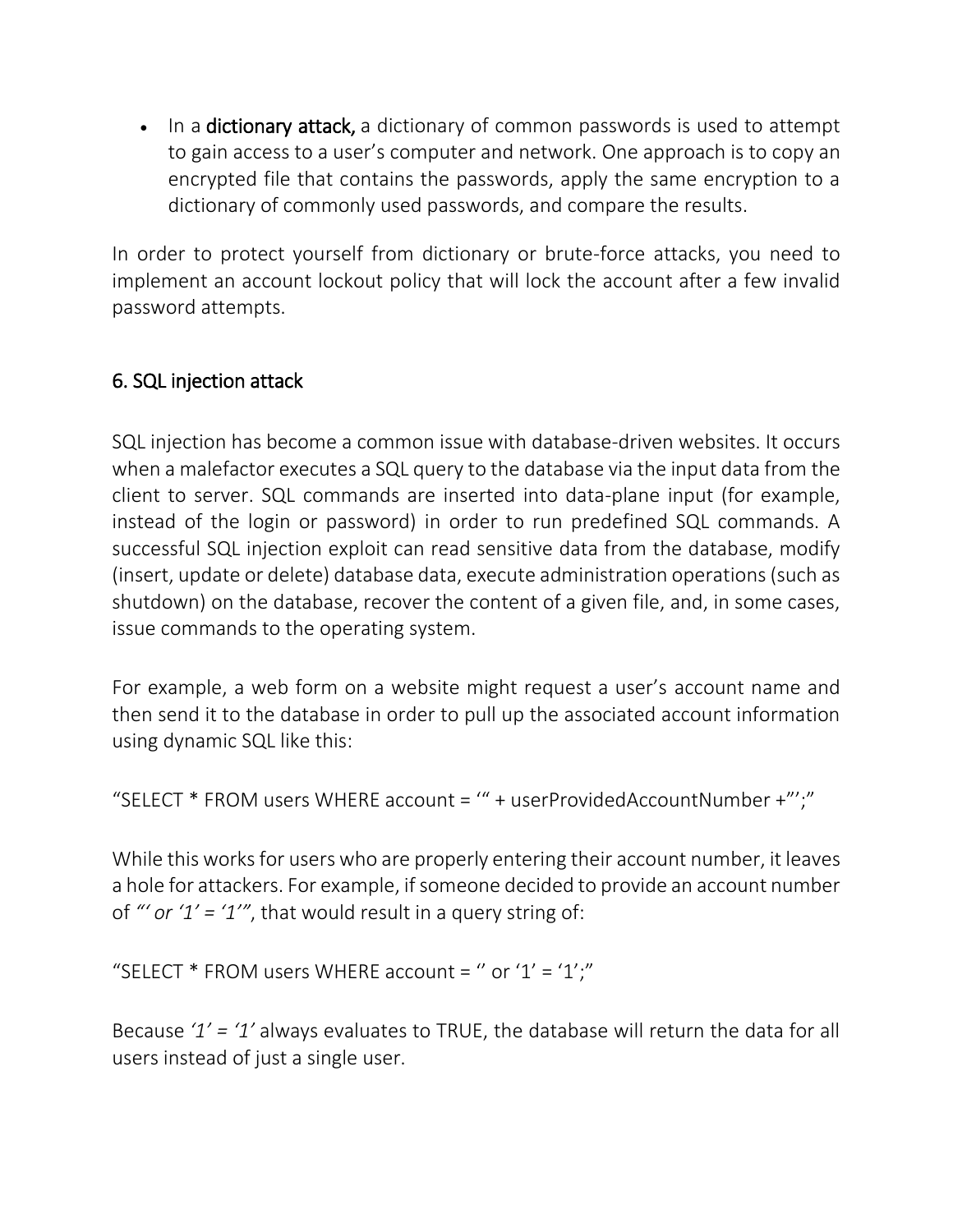The vulnerability to this type of cyber security attack depends on the fact that SQL makes no real distinction between the control and data planes. Therefore, SQL injections work mostly if a website uses dynamic SQL. Additionally, SQL injection is very common with PHP and ASP applications due to the prevalence of older functional interfaces. J2EE and ASP.NET applications are less likely to have easily exploited SQL injections because of the nature of the programmatic interfaces available.

In order to protect yourself from a SQL injection attacks, apply least0privilege model of permissions in your databases. Stick to stored procedures (make sure that these procedures don't include any dynamic SQL) and prepared statements (parameterized queries). The code that is executed against the database must be strong enough to prevent injection attacks. In addition, validate input data against a white list at the application level.

# 7. Cross-site scripting (XSS) attack

XSS attacks use third-party web resources to run scripts in the victim's web browser or scriptable application. Specifically, the attacker injects a payload with malicious JavaScript into a website's database. When the victim requests a page from the website, the website transmits the page, with the attacker's payload as part of the HTML body, to the victim's browser, which executes the malicious script. For example, it might send the victim's cookie to the attacker's server, and the attacker can extract it and use it for session hijacking. The most dangerous consequences occur when XSS is used to exploit additional vulnerabilities. These vulnerabilities can enable an attacker to not only steal cookies, but also log key strokes, capture screenshots, discover and collect network information, and remotely access and control the victim's machine.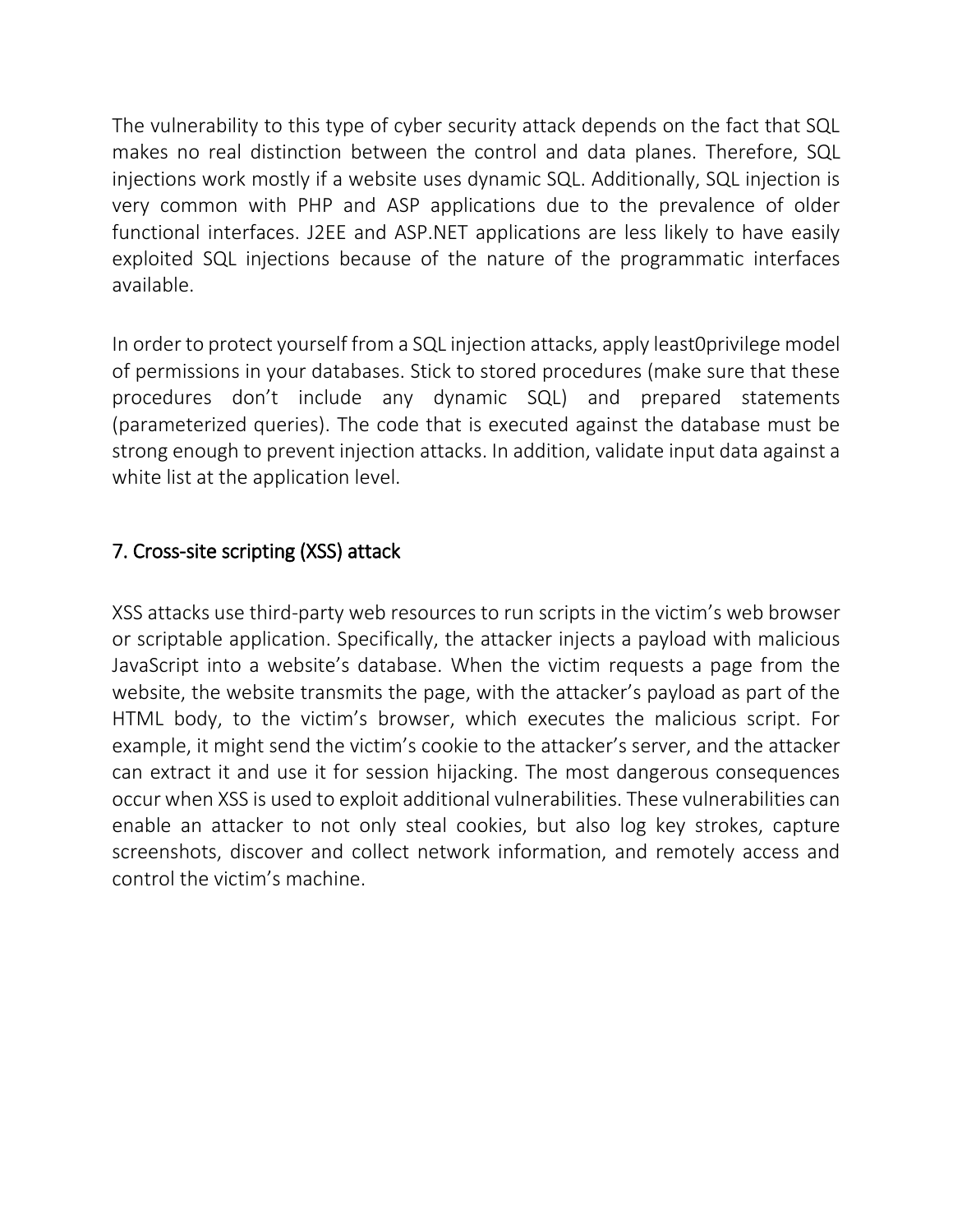

While XSS can be taken advantage of within VBScript, ActiveX and Flash, the most widely abused is JavaScript — primarily because JavaScript is supported widely on the web.

To defend against XSS attacks, developers can sanitize data input by users in an HTTP request before reflecting it back. Make sure all data is validated, filtered or escaped before echoing anything back to the user, such as the values of query parameters during searches. Convert special characters such as ?, &, /, <, > and spaces to their respective HTML or URL encoded equivalents. Give users the option to disable client-side scripts.

# 8. Eavesdropping attack

Eavesdropping attacks occur through the interception of network traffic. By eavesdropping, an attacker can obtain passwords, credit card numbers and other confidential information that a user might be sending over the network. Eavesdropping can be passive or active:

- **Passive eavesdropping**  $-$  A hacker detects the information by listening to the message transmission in the network.
- Active eavesdropping  $-$  A hacker actively grabs the information by disguising himself as friendly unit and by sending queries to transmitters. This is called probing, scanning or tampering.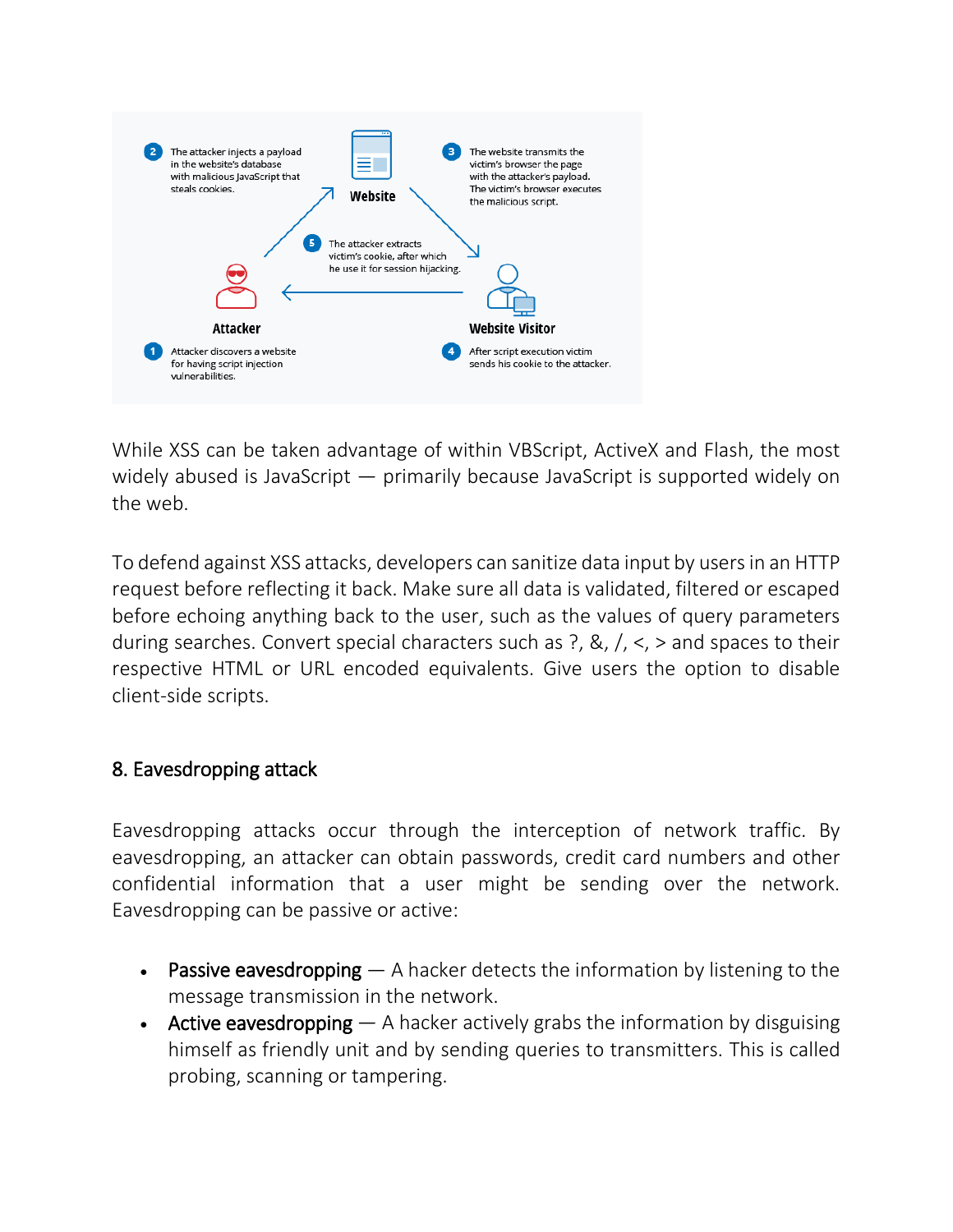Detecting passive eavesdropping attacks is often more important than spotting active ones, since active attacks requires the attacker to gain knowledge of the friendly units by conducting passive eavesdropping before.

Data encryption is the best countermeasure for eavesdropping.

# 9. Birthday attack

Birthday attacks are made against hash algorithms that are used to verify the integrity of a message, software or digital signature. A message processed by a hash function produces a message digest (MD) of fixed length, independent of the length of the input message; this MD uniquely characterizes the message. The birthday attack refers to the probability of finding two random messages that generate the same MD when processed by a hash function. If an attacker calculates same MD for his message as the user has, he can safely replace the user's message with his, and the receiver will not be able to detect the replacement even if he compares MDs.

# 10. Malware attack

Malicious software can be described as unwanted software that is installed in your system without your consent. It can attach itself to legitimate code and propagate; it can lurk in useful applications or replicate itself across the Internet. Here are some of the most common types of malware:

- Macro viruses these viruses infect applications such as Microsoft Word or Excel. Macro viruses attach to an application's initialization sequence. When the application is opened, the virus executes instructions before transferring control to the application. The virus replicates itself and attaches to other code in the computer system.
- **File infectors**  $-$  File infector viruses usually attach themselves to executable code, such as .exe files. The virus is installed when the code is loaded. Another version of a file infector associates itself with a file by creating a virus file with the same name, but an .exe extension. Therefore, when the file is opened, the virus code will execute.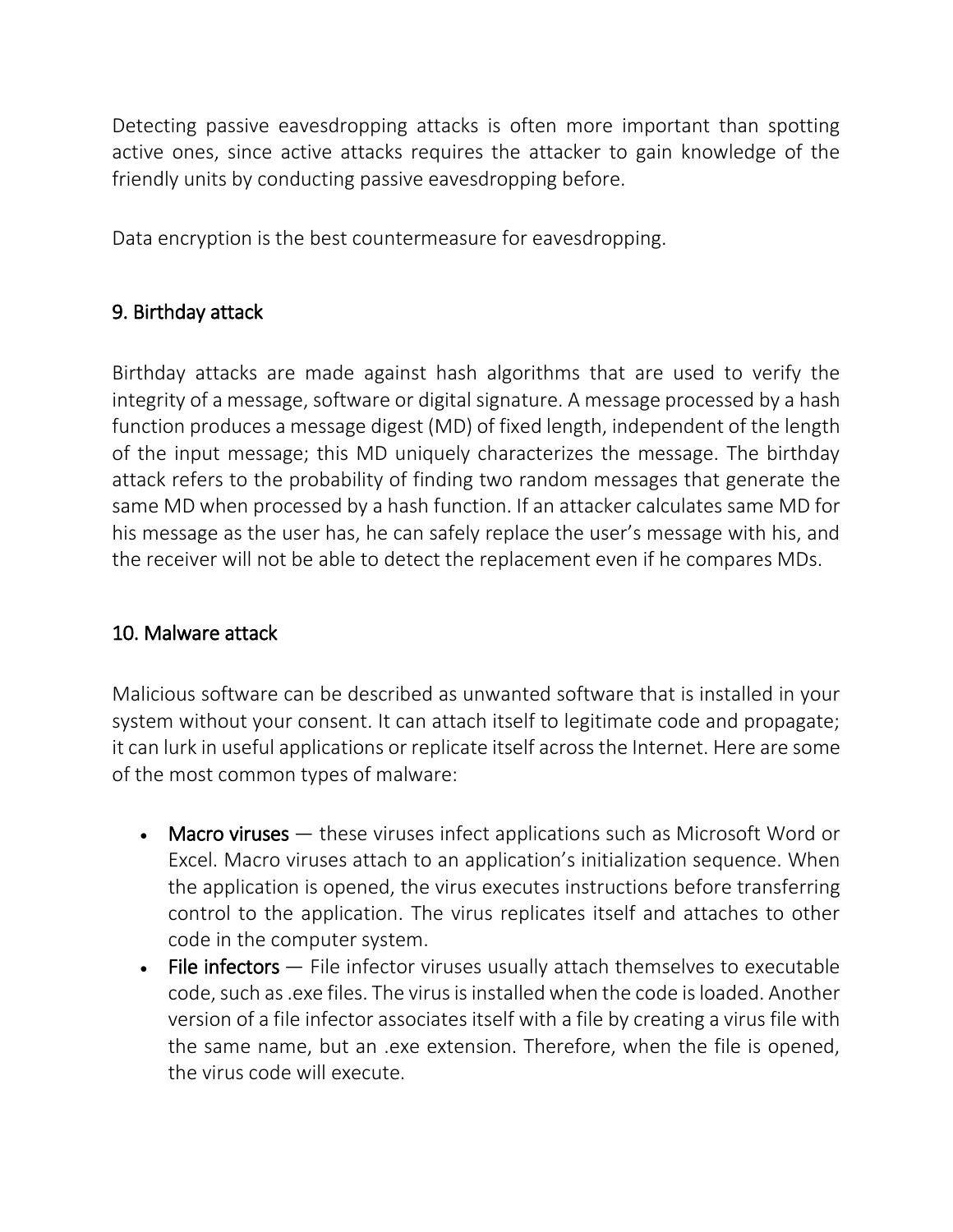- System or boot-record infectors  $-$  A boot-record virus attaches to the master boot record on hard disks. When the system is started, it will look at the boot sector and load the virus into memory, where it can propagate to other disks and computers.
- Polymorphic viruses these viruses conceal themselves through varying cycles of encryption and decryption. The encrypted virus and an associated mutation engine are initially decrypted by a decryption program. The virus proceeds to infect an area of code. The mutation engine then develops a new decryption routine and the virus encrypts the mutation engine and a copy of the virus with an algorithm corresponding to the new decryption routine. The encrypted package of mutation engine and virus is attached to new code, and the process repeats. Such viruses are difficult to detect but have a high level of entropy because of the many modifications of their source code. Anti-virus software or free tools like Process Hacker can use this feature to detect them.
- Stealth viruses Stealth viruses take over system functions to conceal themselves. They do this by compromising malware detection software so that the software will report an infected area as being uninfected. These viruses conceal any increase in the size of an infected file or changes to the file's date and time of last modification.
- Trojans  $-$  A Trojan or a Trojan horse is a program that hides in a useful program and usually has a malicious function. A major difference between viruses and Trojans is that Trojans do not self-replicate. In addition to launching attacks on a system, a Trojan can establish a back door that can be exploited by attackers. For example, a Trojan can be programmed to open a high-numbered port so the hacker can use it to listen and then perform an attack.
- **Logic bombs**  $-$  A logic bomb is a type of malicious software that is appended to an application and is triggered by a specific occurrence, such as a logical condition or a specific date and time.
- Worms  $-$  Worms differ from viruses in that they do not attach to a host file, but are self-contained programs that propagate across networks and computers. Worms are commonly spread through email attachments; opening the attachment activates the worm program. A typical worm exploit involves the worm sending a copy of itself to every contact in an infected computer's email address In addition to conducting malicious activities, a worm spreading across the internet and overloading email servers can result in denial-of-service attacks against nodes on the network.